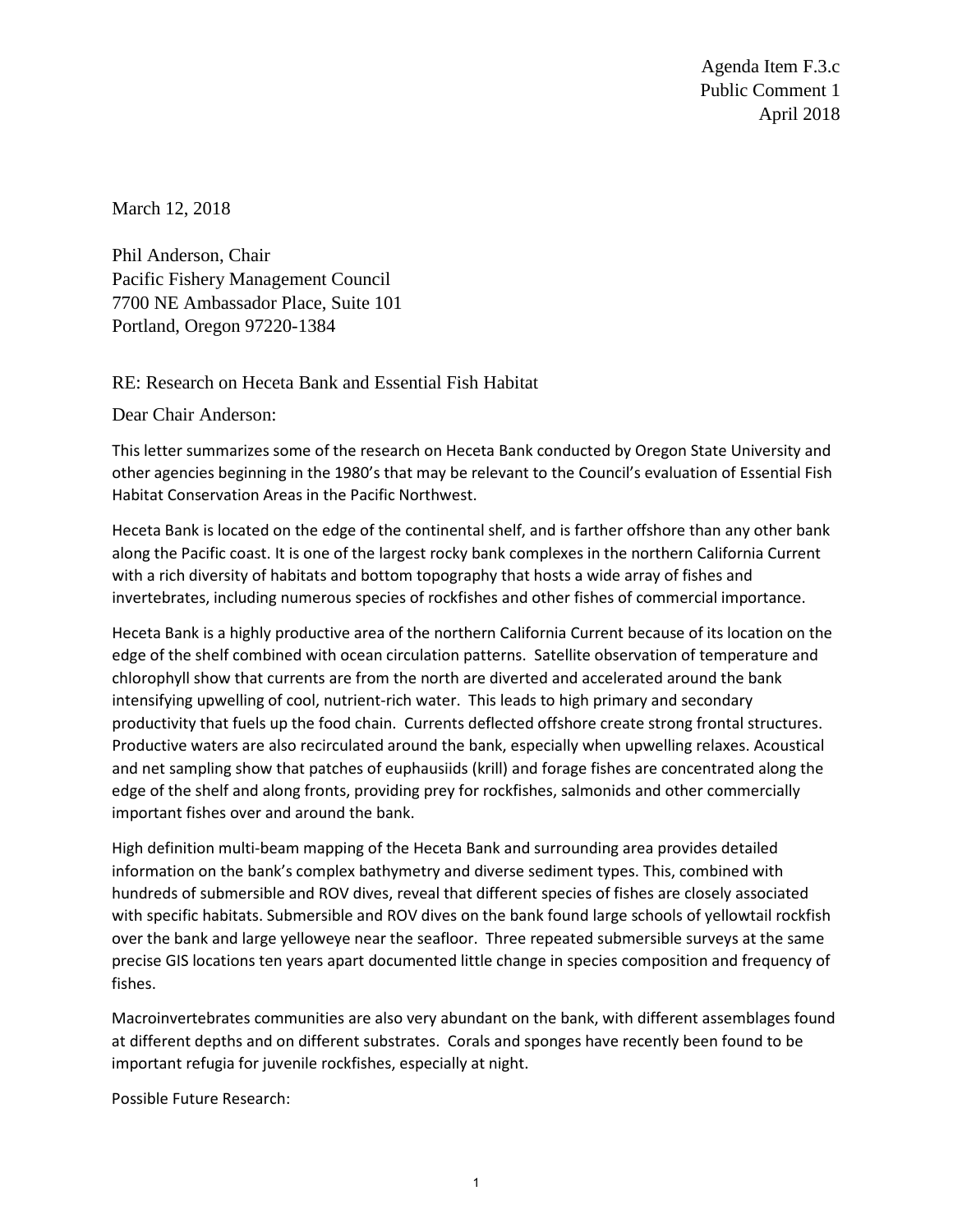Heceta Bank has a large population of mature rockfishes, such as yellowtail, yelloweye and other species. Juvenile rockfishes often have nursery grounds along inshore areas, such as the Cape Perpetua Marine Reserve. The life history linkages between offshore and inshore habitats across the shelf is an area ripe for future research. The effects of ocean climate change, hypoxic events and ocean acidification on the ecology of this relatively pristine area offshore area of Heceta Bank is another priority research need.

William G. Pearcy Emeritus Professor College of Earth, Ocean and Atmospheric Sciences

Attached are links to a videos produced by Oregon State University about Heceta Bank. The first video I would like to show at the April Council meeting.

<https://oregonstate.box.com/v/PFMC-Presentation>

<https://oregonstate.box.com/v/heceta-bank>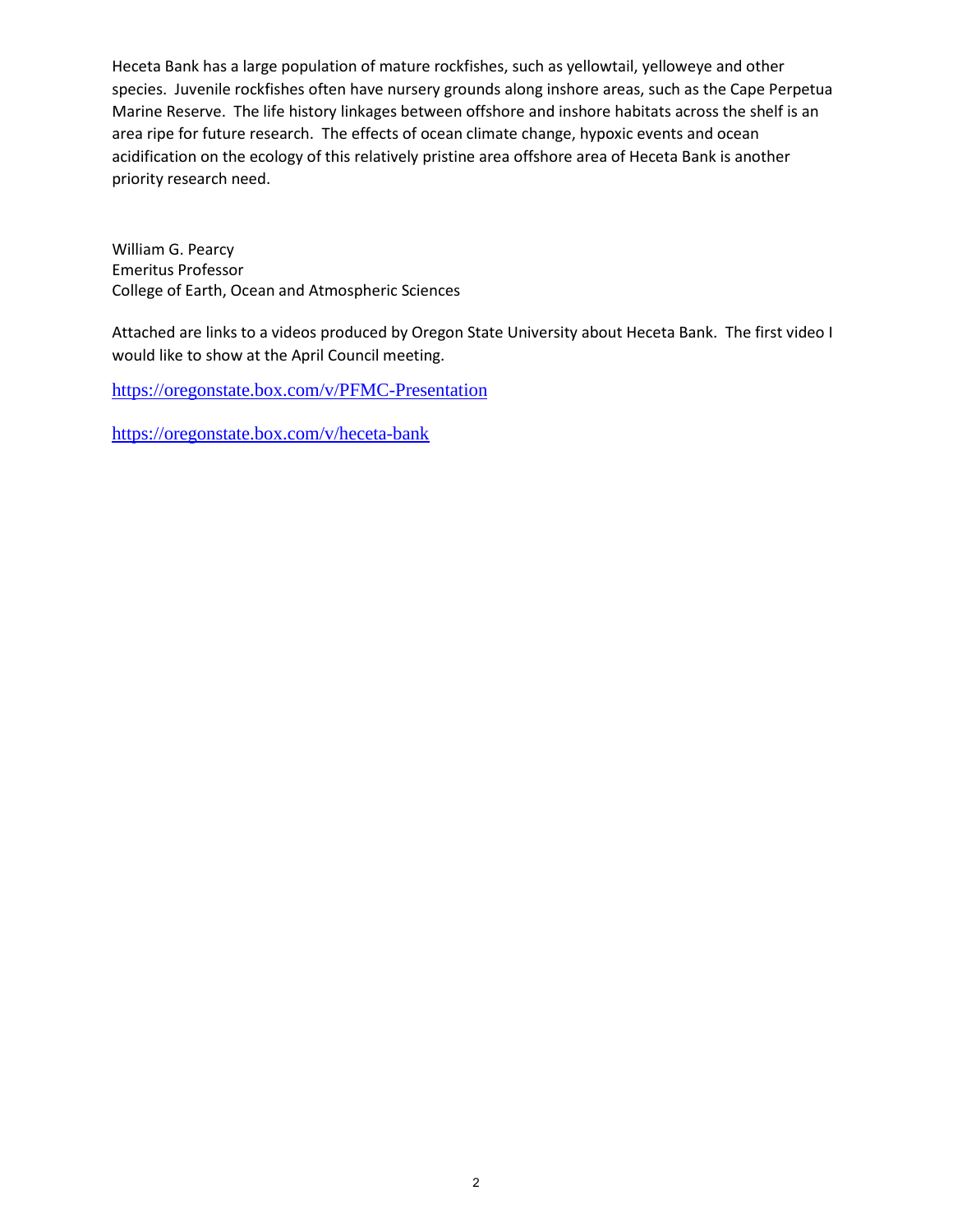March 16, 2018

Phil Anderson, Chair Pacific Fishery Management Council 7700 NE Ambassador Place, Suite 101 Portland, Oregon 97220-1384

RE: Agenda Item F.3 – Amendment 28 EFH/RCA Heceta Bank

Dear Chair Anderson:

We are marine scientists with interests in Heceta Bank. Some of us have studied Heceta Bank first hand from submersible dives; others have conducted research on the bank and its relation to the California Current ecosystem and nearshore areas. We submit these comments as a proposal related to the Council's efforts to remove Rockfish Conservation Areas (RCAs) and reconfigure some Essential Fish Habitat Conservation Areas (EFHCAs) on Heceta Bank.

In so doing, we applaud the recovery of many groundfish stocks as a result of very difficult decisions made by the Council in the early 2000s to regulate harvest to restore those stocks. We also acknowledge the dedicated, thoughtful work of the Council, the Habitat Committee, the Groundfish EFH/RCA Team, Council staff, and many others to address complex issues to amend these regulations across a vast and varied ecological region. We appreciate the hard work of winnowing options for these changes.

Our proposal is based on nearly 40 years of studying the attributes of Heceta Bank, the largest contiguous rocky reef complex in the U.S. EEZ north of Cape Mendocino and one of the most productive areas on the Pacific Coast. It is an area that should be protected from offshore energy production, pollution, benthic disturbance, and fishing activities to ensure that it continues to serve as a key source habitat for commercial fish species and biodiversity.

Heceta Bank is essential to many species of groundfish during all life stages, including overfished yelloweye rockfish, invertebrates, seabirds and marine mammals such as the threatened and endangered distinct population segments of the eastern North Pacific humpback whale stocks. Heceta Bank provides a reserve for the production of rockfish juveniles, which are a critical forage resource for many predators in the northern California Current; research shows that these predators switch to sardines, anchovy, and more economically valuable species such as juvenile salmon, if juveniles are not available. In that regard, the topographic configuration and location of Heceta Bank and its connection to the shallower Stonewall Bank region amplify its intrinsic habitat values and create significant ecological and oceanographic effects on areas and fisheries inshore along the Oregon coast and southward beyond Cape Blanco.

Since 2006, a core area of Heceta Bank has been designated Essential Fish Habitat Conservation Area (EFHCA) while other areas on the Bank lie within sections of the trawl Rockfish Conservation Area (RCA) also designated by the Council. As you know, Heceta Bank is a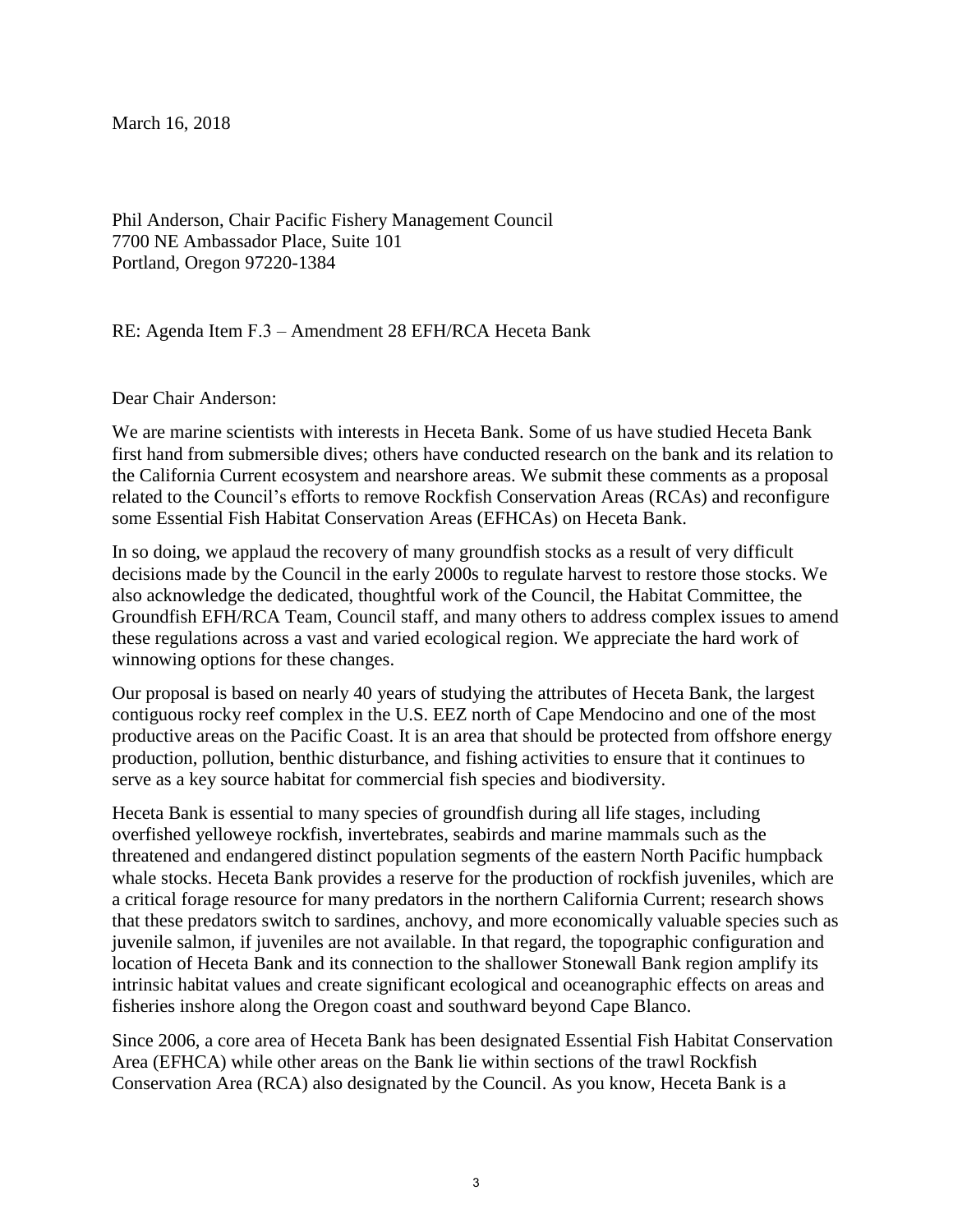Priority Habitat area as defined in Amendment 19 of the Pacific Coast Groundfish Management Plan.

We request that as the Council reduces or removes the RCA designations on Heceta Bank, it expand the existing EFHCA designation to encompass additional rugged hard and mixed rocky reef habitat to the west and to the north. Both areas are predominately located on the continental shelf at depths less than 200 m; however, the western area drops to roughly 500 m in one spot. The western side includes newly identified reef habitat mapped with high resolution sonar.

Within the range of alternatives, Alternative 1.b (as it is now designated) would achieve this expansion. Alternative 1.c would provide some additional protection to the north but not the western area. Thus, we urge the Council to be as expansive as possible for Heceta Bank by approving Alternative 1.b. Expanding the EFHCA designations to these areas aligns with the Council's mission to effectively and sustainably manage groundfish and would meet the Habitat Objectives articulated in Amendment 19 to:

*1. Protect a diverse array of habitat types across latitude ranges and within biogeographic zones that occur in the project area.* 

*2. Protect the full range of benthic habitat to account for each managed species.*

## *3. Prioritize pristine or sensitive habitats and the gear types most likely to have the highest impact.*

As scientists, we believe expansion of the EFHCA designation on Heceta Bank would support the Council's Habitat Committee to "allow for the development of studies to simultaneously examine the importance of both fishery closures and habitat recovery and…result in an unprecedented opportunity to facilitate applied research that addresses whether habitat protections improve EFH and conditions for groundfish."

In addition to research on Heceta Bank itself, the proximity of Heceta Bank to nearshore protected areas within state waters provides opportunities for long-term study of fishery and ecological linkages between nearshore and offshore areas and for long term research on the effects of climate change on habitats across the shelf. We also point out that Heceta Bank is geographically close to the marine research capacities of Oregon State University, NOAA Fisheries, and the Oregon Department of Fish and Wildlife in Newport, Oregon, as well as opportunities to collaborate on research with fishermen who know this area well.

We believe that this is an unprecedented opportunity for the Council to extend its commitment to research to support sustainable management of groundfish on the West Coast. We urge that these two additional areas of Heceta Bank be designated as EFHCA.

Thank you for the opportunity to comment.

Signed:

Dr. David Ainley Senior Ecologist H. T. Harvey and Associates Ecological Consultants Los Gatos California 95032